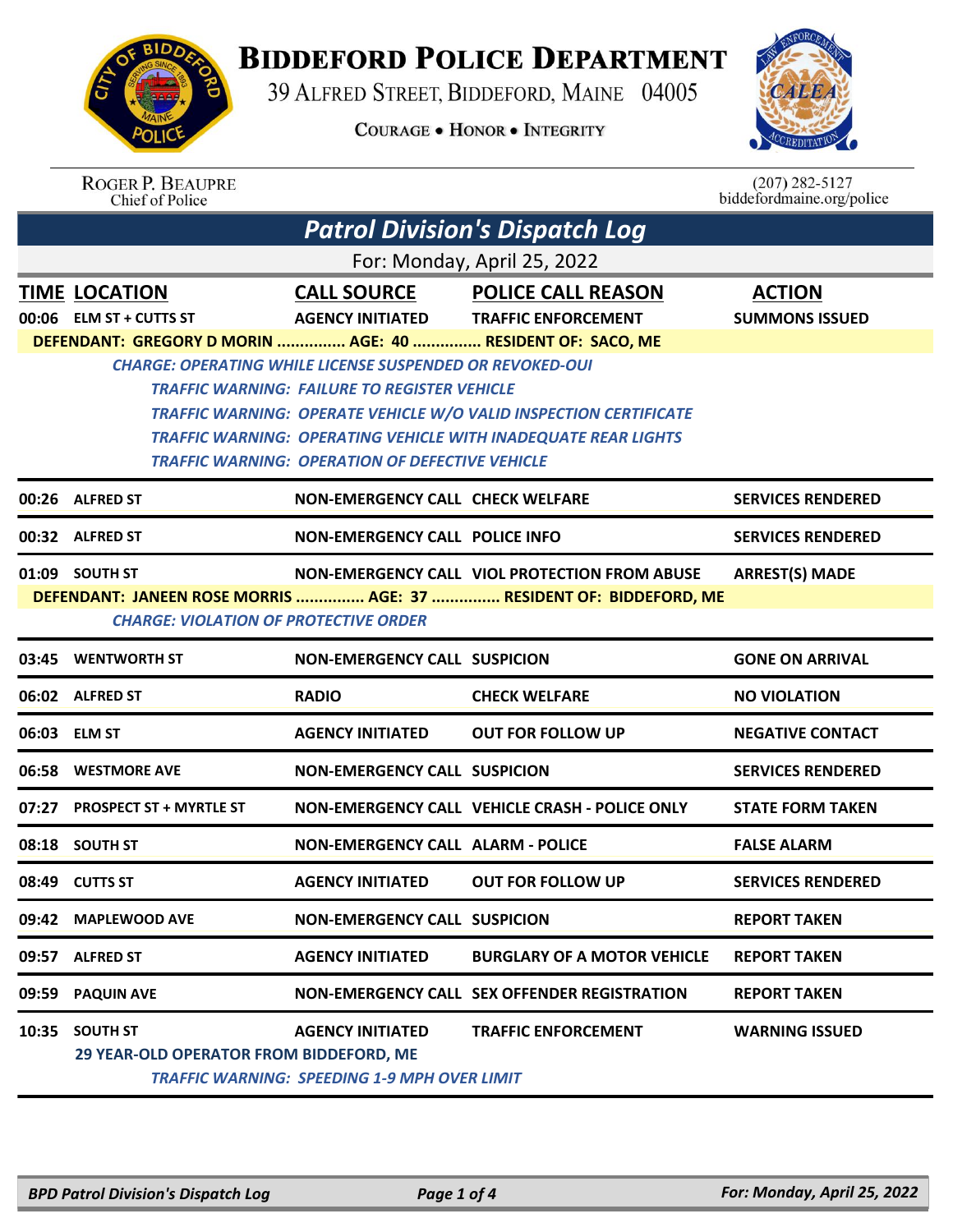| 10:43 | <b>TIME LOCATION</b><br><b>SOUTH ST + GLENVIEW DR</b><br><b>65 YEAR-OLD OPERATOR FROM LYMAN, ME</b> | <b>CALL SOURCE</b><br><b>AGENCY INITIATED</b><br><b>TRAFFIC WARNING: SPEEDING 1-9 MPH OVER LIMIT</b> | <b>POLICE CALL REASON</b><br><b>TRAFFIC ENFORCEMENT</b>                | <b>ACTION</b><br><b>WARNING ISSUED</b> |
|-------|-----------------------------------------------------------------------------------------------------|------------------------------------------------------------------------------------------------------|------------------------------------------------------------------------|----------------------------------------|
|       | 11:27 WEST ST<br><b>60 YEAR-OLD OPERATOR FROM BIDDEFORD, ME</b>                                     | <b>AGENCY INITIATED</b><br><b>TRAFFIC WARNING: SPEEDING 10-14 MPH OVER LIMIT</b>                     | <b>TRAFFIC ENFORCEMENT</b>                                             | <b>WARNING ISSUED</b>                  |
|       | 11:31 SPRUCE ST                                                                                     | <b>NON-EMERGENCY CALL SUSPICION</b>                                                                  |                                                                        | <b>SERVICES RENDERED</b>               |
| 11:37 | <b>WENTWORTH ST</b>                                                                                 | <b>NON-EMERGENCY CALL SUSPICION</b>                                                                  |                                                                        | <b>SERVICES RENDERED</b>               |
| 11:55 | <b>MAIN ST</b>                                                                                      |                                                                                                      | NON-EMERGENCY CALL ARTICLES LOST/FOUND                                 | <b>SERVICES RENDERED</b>               |
|       | 11:56 SOUTH ST                                                                                      | <b>E-911 CALL</b>                                                                                    | <b>ASSIST: MEDICAL</b>                                                 | <b>TRANSPORT TO HOSPITAL</b>           |
|       | 12:06 SOUTH ST<br>74 YEAR-OLD OPERATOR FROM EAST WATERBORO, ME                                      | <b>AGENCY INITIATED</b><br><b>TRAFFIC WARNING: SPEEDING 10-14 MPH OVER LIMIT</b>                     | <b>TRAFFIC ENFORCEMENT</b>                                             | <b>WARNING ISSUED</b>                  |
| 12:14 | <b>GRANITE ST</b>                                                                                   | <b>WALK-IN AT STATION</b>                                                                            | <b>FRAUD / SCAM</b>                                                    | <b>REPORT TAKEN</b>                    |
| 12:17 | <b>MAIN ST</b>                                                                                      | NON-EMERGENCY CALL FRAUD / SCAM                                                                      |                                                                        | <b>REPORT TAKEN</b>                    |
| 12:18 | WEST ST + ELM ST                                                                                    |                                                                                                      | NON-EMERGENCY CALL ASSIST: VEHICLE CRASH - FIRE / EMS STATE FORM TAKEN |                                        |
| 12:19 | <b>MARBLEHEAD LN</b>                                                                                | E-911 CALL                                                                                           | 911 MISUSE                                                             | <b>SERVICES RENDERED</b>               |
|       | 12:30 ALFRED ST + UNION ST<br>74 YEAR-OLD OPERATOR FROM OLD ORCHARD BEACH, ME                       | <b>AGENCY INITIATED</b><br><b>TRAFFIC WARNING: SPEEDING 10-14 MPH OVER LIMIT</b>                     | <b>TRAFFIC ENFORCEMENT</b>                                             | <b>WARNING ISSUED</b>                  |
|       | 12:38 HILL ST                                                                                       | <b>WALK-IN AT STATION</b>                                                                            | <b>ARTICLES LOST/FOUND</b>                                             | <b>REPORT TAKEN</b>                    |
|       | 12:43 WEST ST<br>21 YEAR-OLD OPERATOR FROM NORWOOD, MA                                              | <b>AGENCY INITIATED</b><br><b>TRAFFIC CITATION: SPEEDING 1-9 MPH OVER LIMIT</b>                      | <b>TRAFFIC ENFORCEMENT</b>                                             | <b>VSAC ISSUED</b>                     |
| 13:06 | <b>POOL ST + MEETINGHOUSE RD</b><br>74 YEAR-OLD OPERATOR FROM OLD ORCHARD BEACH, ME                 | <b>AGENCY INITIATED</b><br><b>TRAFFIC WARNING: SPEEDING 10-14 MPH OVER LIMIT</b>                     | <b>TRAFFIC ENFORCEMENT</b>                                             | <b>WARNING ISSUED</b>                  |
| 13:25 | <b>ELM ST</b>                                                                                       | <b>RADIO</b>                                                                                         | <b>OUT FOR FOLLOW UP</b>                                               | <b>SERVICES RENDERED</b>               |
|       | 13:32 SOUTH ST + ELM ST                                                                             | <b>NON-EMERGENCY CALL CODES ENFORCEMENT</b>                                                          |                                                                        | <b>SERVICES RENDERED</b>               |
| 13:35 | <b>MAIN ST</b>                                                                                      | <b>RADIO</b>                                                                                         | <b>PARKING COMPLAINT</b>                                               | <b>SERVICES RENDERED</b>               |
|       | 13:41 VITAL AVE                                                                                     | NON-EMERGENCY CALL FRAUD / SCAM                                                                      |                                                                        | <b>REPORT TAKEN</b>                    |
| 13:46 | <b>GRANITE POINT RD</b>                                                                             | <b>RADIO</b>                                                                                         | <b>SHELLFISH VIOLATION</b>                                             | <b>NO VIOLATION</b>                    |
|       | 14:16 ALFRED ST + MAINE TPKE                                                                        | <b>NON-EMERGENCY CALL BOLO</b>                                                                       |                                                                        | <b>SERVICES RENDERED</b>               |
| 14:41 | <b>BRAMHALL ST, PORTLAND, ME</b>                                                                    | NON-EMERGENCY CALL OUT FOR FOLLOW UP                                                                 |                                                                        | <b>SERVICES RENDERED</b>               |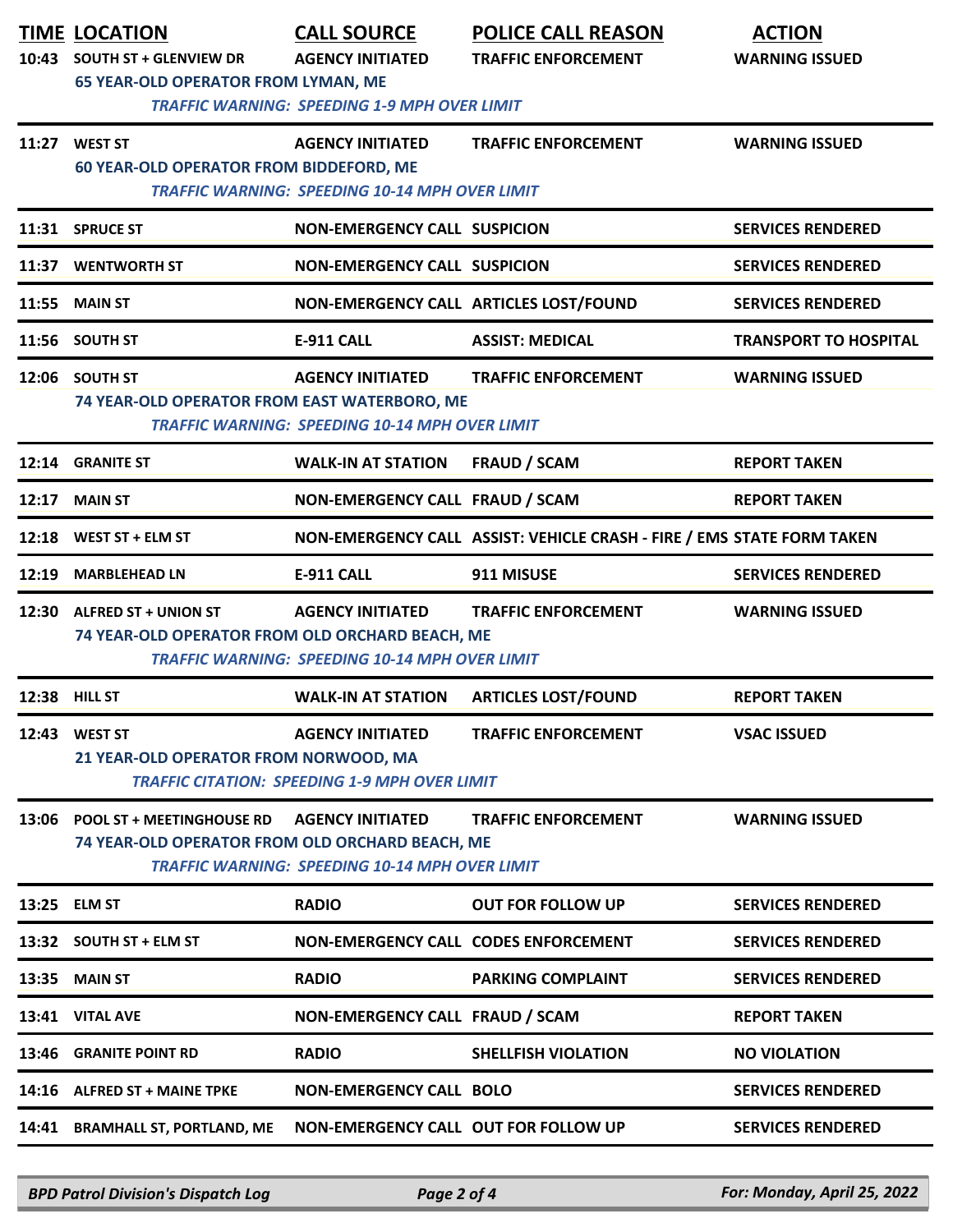|       | <b>TIME LOCATION</b><br>14:44 ALFRED ST                                          | <b>CALL SOURCE</b><br><b>NON-EMERGENCY CALL OUT FOR FOLLOW UP</b>                      | <b>POLICE CALL REASON</b>                                                                                                                          | <b>ACTION</b><br><b>SERVICES RENDERED</b> |
|-------|----------------------------------------------------------------------------------|----------------------------------------------------------------------------------------|----------------------------------------------------------------------------------------------------------------------------------------------------|-------------------------------------------|
| 14:55 | <b>BIRCH ST + SUMMER ST</b>                                                      | <b>NON-EMERGENCY CALL ASSAULT</b>                                                      |                                                                                                                                                    | <b>REPORT TAKEN</b>                       |
|       | 15:29 ALFRED ST                                                                  | <b>WALK-IN AT STATION</b>                                                              | <b>OUT FOR FOLLOW UP</b>                                                                                                                           | <b>SERVICES RENDERED</b>                  |
|       | 15:48 ALFRED ST                                                                  | <b>AGENCY INITIATED</b><br><b>CHARGE: OPERATING WHILE LICENSE SUSPENDED OR REVOKED</b> | <b>TRAFFIC ENFORCEMENT</b><br>DEFENDANT: ANDREA NOEL MATIACIO  AGE: 36  RESIDENT OF: LEBANON, ME                                                   | <b>SUMMONS ISSUED</b>                     |
|       |                                                                                  | <b>TRAFFIC WARNING: FAILURE TO REGISTER VEHICLE</b>                                    | <b>TRAFFIC WARNING: OPERATE VEHICLE W/O VALID INSPECTION CERTIFICATE</b><br><b>TRAFFIC WARNING: OPERATING VEHICLE WITH INADEQUATE BRAKE LIGHTS</b> |                                           |
| 16:03 | MOUNTAIN RD + PRECOURT ST AGENCY INITIATED                                       |                                                                                        | <b>DISABLED VEHICLE</b>                                                                                                                            | <b>SERVICES RENDERED</b>                  |
| 16:11 | <b>GRANITE POINT RD</b>                                                          | <b>E-911 CALL</b>                                                                      | 911 MISUSE                                                                                                                                         | <b>SERVICES RENDERED</b>                  |
| 16:27 | ALFRED ST + BIDDEFORD GATEW NON-EMERGENCY CALL BOLO                              |                                                                                        |                                                                                                                                                    | <b>SERVICES RENDERED</b>                  |
|       | 17:26 ELM ST                                                                     | <b>AGENCY INITIATED</b>                                                                | <b>CRIMINAL MISCHIEF</b>                                                                                                                           | <b>NEGATIVE CONTACT</b>                   |
|       | 17:29 ALFRED ST                                                                  | <b>NON-EMERGENCY CALL OUT FOR FOLLOW UP</b>                                            |                                                                                                                                                    | <b>SERVICES RENDERED</b>                  |
|       | 17:38 HIGH ST                                                                    | <b>WALK-IN AT STATION</b>                                                              | <b>HARASSMENT</b>                                                                                                                                  | <b>REPORT TAKEN</b>                       |
|       | 17:44 CENTER ST + KOSSUTH ST                                                     | <b>AGENCY INITIATED</b>                                                                | <b>CRUISER ACCIDENT</b>                                                                                                                            | <b>STATE FORM TAKEN</b>                   |
|       | 17:46 SOUTH ST                                                                   | <b>NON-EMERGENCY CALL BOLO</b>                                                         |                                                                                                                                                    | <b>UNFOUNDED</b>                          |
| 19:17 | <b>MEDICAL CENTER DR</b>                                                         | <b>AGENCY INITIATED</b>                                                                | <b>OUT FOR FOLLOW UP</b>                                                                                                                           | <b>SERVICES RENDERED</b>                  |
|       | 19:33 CUTTS ST + STATE ST                                                        | NON-EMERGENCY CALL TRESPASSING                                                         |                                                                                                                                                    | <b>TRANSPORT TO HOSPITAL</b>              |
|       | 19:39 ELM ST                                                                     | <b>WALK-IN AT STATION</b>                                                              | <b>MENTAL ILLNESS CASES</b>                                                                                                                        | <b>SERVICES RENDERED</b>                  |
|       | 20:00 ALFRED ST                                                                  | NON-EMERGENCY CALL TRESPASSING                                                         |                                                                                                                                                    | <b>SERVICES RENDERED</b>                  |
|       | 20:20 ALFRED ST                                                                  | <b>NON-EMERGENCY CALL ANIMAL COMPLAINT</b>                                             |                                                                                                                                                    | <b>SERVICES RENDERED</b>                  |
|       | <b>20:29 WASHINGTON ST</b>                                                       | E-911 CALL                                                                             | <b>DOMESTIC COMPLAINTS</b>                                                                                                                         | <b>SERVICES RENDERED</b>                  |
|       | 20:36 WENTWORTH ST                                                               | <b>NON-EMERGENCY CALL SUSPICION</b>                                                    |                                                                                                                                                    | <b>SERVICES RENDERED</b>                  |
|       | 21:00 PIERSONS LN                                                                | <b>NON-EMERGENCY CALL CIVIL COMPLAINT</b>                                              |                                                                                                                                                    | <b>CIVIL COMPLAINT</b>                    |
|       | 21:20 MARINER WAY                                                                | <b>NON-EMERGENCY CALL SUSPICION</b>                                                    |                                                                                                                                                    | <b>UNFOUNDED</b>                          |
|       | 21:59 RAYMOND ST                                                                 | <b>NON-EMERGENCY CALL NOISE COMPLAINT</b>                                              |                                                                                                                                                    | <b>SERVICES RENDERED</b>                  |
|       | 22:01 ELM ST + PINE ST<br><b>18 YEAR-OLD OPERATOR FROM OLD ORCHARD BEACH, ME</b> | <b>AGENCY INITIATED</b><br><b>TRAFFIC WARNING: SPEEDING 10-14 MPH OVER LIMIT</b>       | <b>TRAFFIC ENFORCEMENT</b>                                                                                                                         | <b>WARNING ISSUED</b>                     |
| 22:15 | <b>GRANITE ST</b>                                                                | NON-EMERGENCY CALL HARASSMENT                                                          |                                                                                                                                                    | <b>UNFOUNDED</b>                          |
|       | 22:32 GRANITE ST                                                                 | NON-EMERGENCY CALL HARASSMENT                                                          |                                                                                                                                                    | <b>UNFOUNDED</b>                          |